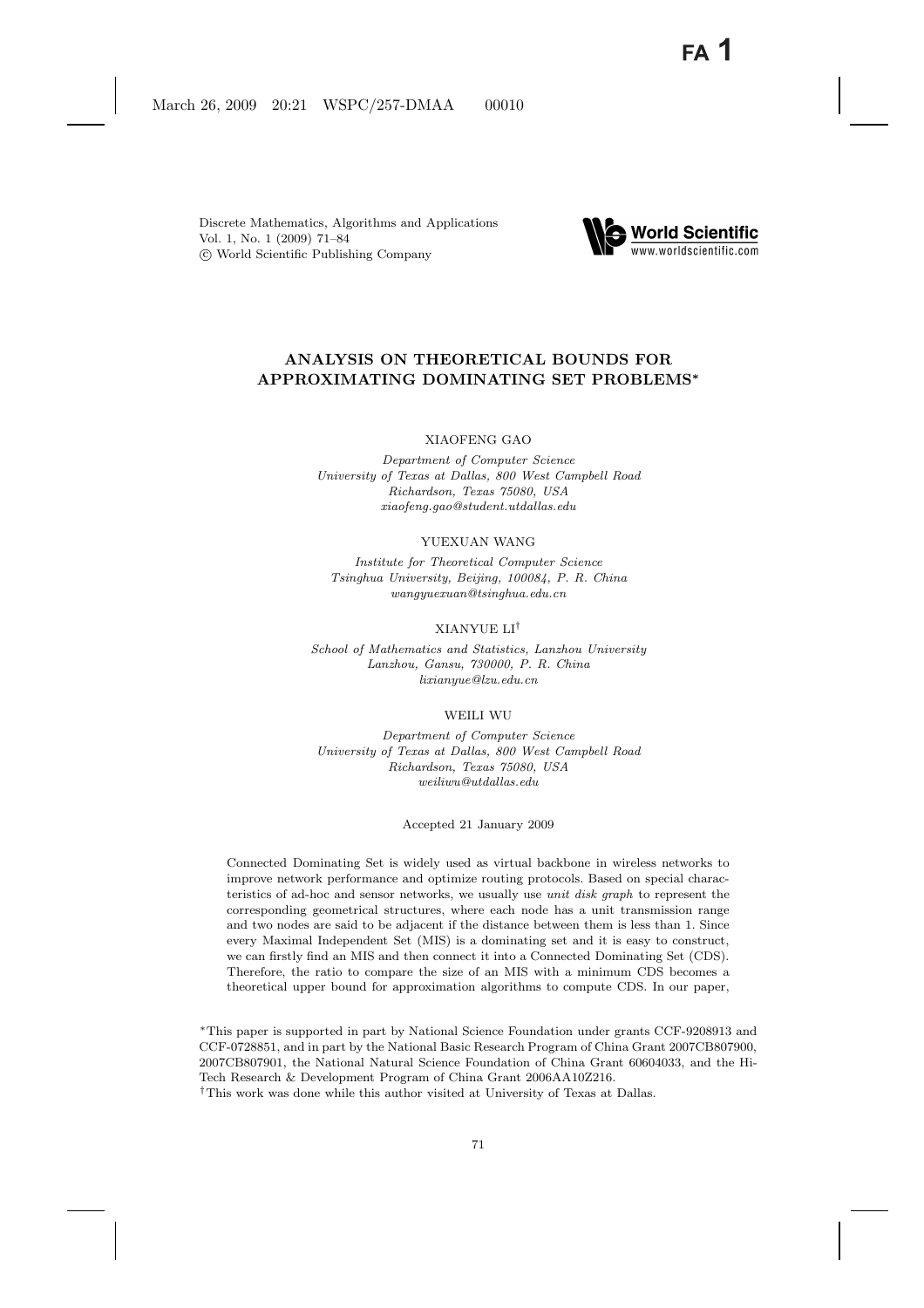with the help of Voronoi diagram and Euler's formula, we improved this upper bound, so that improved the approximations based on this relation.

*Keywords*: Connected dominating set; maximal independent set; unit disk graph.

Mathematics Subject Classification 2000: 68W25

## **1. Introduction**

Wireless ad-hoc and sensor network can be widely used in many civilian application areas, including healthcare applications, environment and habitat monitoring, home automation, and traffic control [10, 6]. Due to the special characteristics of such networks, we usually use *Unit Disk Graph* (UDG) to represent their geometrical structures (assuming that each wireless node has the same transmission range). A UDG can be formally defined as follows: Given an undirected graph  $G = (V, E)$ , each vertex v has a transmission range with radius 1. An edge  $(v_1, v_2) \in E$  means the distance between vertex  $v_1$  and  $v_2$  is less than or equal to 1, say,  $dist(v_1, v_2) \leq 1$ .

Compared with traditional computer networks, wireless ad-hoc and sensor networks have no fixed or pre-defined infrastructure as hierarchical structure, resulting the difficulty to achieve scalability and efficiency [2]. To better improve the performance and increase efficiency of routing protocols, a *Connected Dominating Set* (CDS) is selected to form a virtual network backbone. The formal definition of CDS can be shown as follows: Given a graph  $G = (V, E)$ , a *Dominating Set* (DS) is a subset  $C \subseteq V$  such that for every vertex  $v \in V$ , either  $v \in C$ , or there exist an edge  $(u, v) \in E$  and  $u \in C$ . If the graph induced from  $C(G[C])$  is connected, then C is called a *Connected Dominating Set* (CDS). Since CDS plays a very important role in routing, broadcasting and connectivity management in wireless ad-hoc and sensor networks, it is desirable to find a minimum CDS (MCDS) of a given set of nodes.

Clark *et al.* [3] proved that computing MCDS is NP-hard in UDG, and a lot of approximation algorithms for MCDS can be found in literatures [8,7,1,5]. It is well known that in graph theory, a Maximal Independent Set (MIS) is also a Dominating Set (DS). MIS can be defined formally as follows: Given a graph  $G = (V, E)$ , an Independent Set (IS) is a subset  $I \in V$  such that for any two vertex  $v_1, v_2 \in I$ , they are not adjacent, say,  $(v_1, v_2) \notin E$ . An IS is called a Maximal Independent Set (MIS) if we add one more arbitrary vertex to this set, the new set will not be an IS any more. Compared with CDS, MIS is much easier to be constructed. Therefore, people usually construct the approximation for CDS with two steps. The first step is to find a MIS, and the second step is to make this MIS connected. As a result, the performance of these approximations highly depends on the relationship between the size of MIS  $(mis(G))$  and the size of minimum CDS  $(mcds(G))$  in graph G. Such a relation, say,  $\frac{mis(G)}{mcds(G)}$  is also called the theoretical bound to approximate CDS.

In our paper, we will give a better theoretical bound to approximate CDS, which is  $mis(G) \leq 3.399 \cdot mcds(G) + 4.874$ , if there are no holes in the area constructed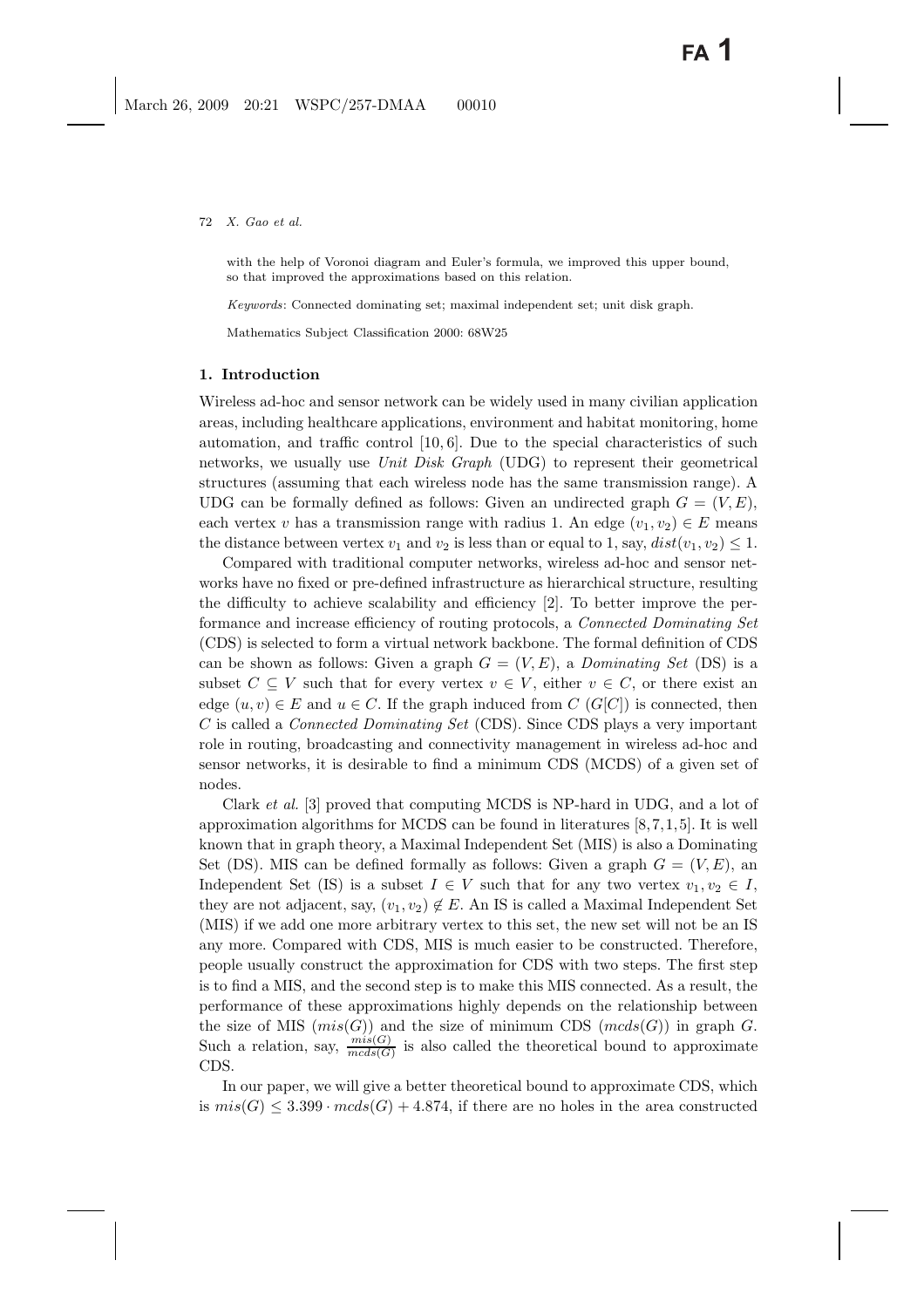by the MCDS. The rest of this paper is organized as follows. In Sec. 2 we introduce the preliminaries and relation between  $mis(G)$  and  $cds(G)$ , including related works. In Sec. 3 with the help of Voronoi division, we divide the plane into several convex polygons and calculate the area for each polygon under different situations. In Sec. 4 we use Euler's formula to calculate a better bound for  $\frac{mis(G)}{mcds(G)}$ , and finally Sec. 5 gives the conclusion and future works.

#### **2. Preliminary and Related Works**

As mentioned in Sec. 1, we use two steps to approximate a CDS in graph G. The first step is to select a MIS and the second step is to connect this MIS. Let  $mis(G)$ be the size of selected MIS, connect(G) be the size of disks that are used to connect this MIS, and  $mcds(G)$  be the size of minimum CDS. Then, the approximation ratio for such algorithm is

$$
\frac{mis(G) + connect(G)}{mcds(G)} = \frac{mis(G)}{mcds(G)} + \frac{connect(G)}{mcds(G)}.
$$

For the connecting part, Min *et al.* [9] developed a steiner tree based algorithm to connect a MIS, with  $\frac{connect(G)}{meds(G)} \leq 3$ , which becomes the best result to connect a MIS. On the other hand, for selecting MIS part, Wan *et al.* [12] constructed a distributed algorithm which can select a MIS in graph G with size  $mis(G) \leq 4$ .  $mcds(G)+1$ . Later, Wu and her cooperators [13] improved this result into  $mis(G) \leq$  $3.8 \cdot mcds(G) + 1.2$ . Funke *et al.* [4] discussed the relation between  $mis(G)$  and  $mcds(G)$  and gave a theorem saying that  $mis(G) \leq 3.453 \cdot meds(G) + 8.291$ , but the proof lacks evidences. In this paper we give a better bound for  $mis(G)$  and  $mcds(G)$ , with a detailed analysis for the approximation ratio.

Actually,  $mis(G)$  and  $mcds(G)$  have a really close relationship. Given an UDG  $G = (V, E)$ , let M be the set of disks forming MCDS. If we increase the radius of disks in M from 1 to 1.5, and decrease the radius of the rest disks in  $V\backslash M$  from 1 to 0.5, then we can construct a new graph  $G'$ . It is easy to know that all the disks in V are located insides the area formed by  $M$ . (For disks in  $M$ , obviously they are located insides themselves, and for disks in  $V \backslash M$ , e.g.  $v_1$ , since M is a MCDS, there exists a disk  $v_2 \in M$  dominating  $v_2$ . Therefore  $dist(v_1, v_2) \leq 1$ . Besides, the radius of  $v_1$  is 0.5, while the radius of  $v_2$  is 1.5, so  $v_1$  must locate inside  $v_2$ 's disk.) If we select a MIS for  $G$ , then based on the definition of UDG, the distance between any two disks from MIS should be greater than 1. And since the radius of disks in  $V \backslash M$  for G' is 0.5, any of two disks from MIS will not intersect each other. (To simplify the conception, we can consider the radius of the disks in both MIS and  $M$  as 0.5.) Then we can get the conclusion that the sum of maximum area for MIS should be less than the area of MCDS, which is a rough bound for  $\frac{mis(G)}{meds(G)}$ . The following theorem gives this bound.

**Theorem 2.1.** *The rough bound for*  $mis(G)$  *and*  $mcds(G)$  *is*  $mis(G) \leq 3.748$ .  $mcds(G) + 5.252$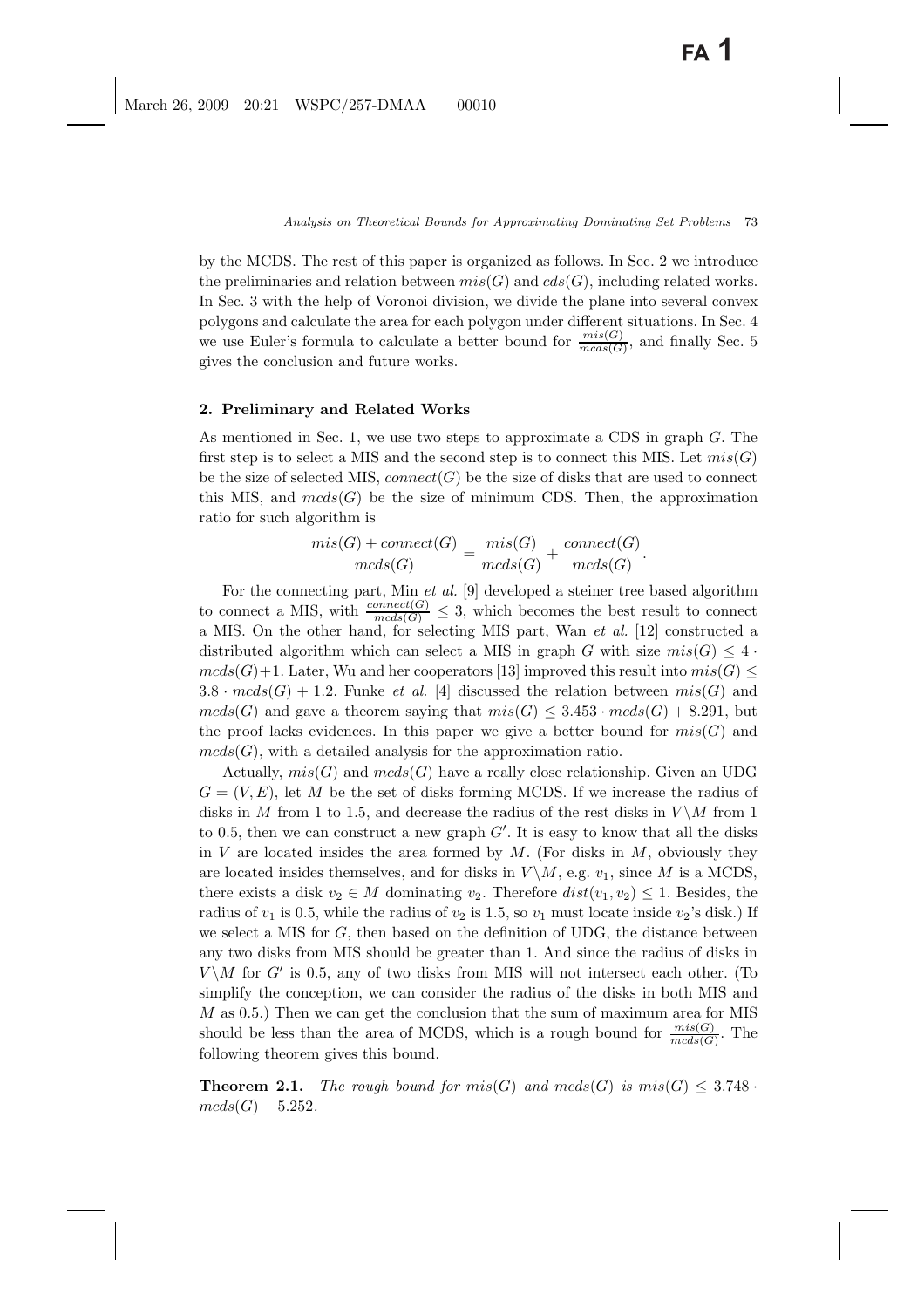

Fig. 1. Two disks in MCDS.

**Proof.** Consider two disks  $v_1$ ,  $v_2$  in MCDS set M. Both of them have radius 1.5, and  $\max(dist(v_1, v_2)) = 1$ . If we set  $v_1$  and then add  $v_2$ , then the newly covered area will be at most  $S_2$ , just shown as the shadow in Fig. 1.

Let  $area(xv_1y)$  be the area of sector  $xv_1y$ , and  $area(\triangle xv_1y)$  be the area of triangle  $xv_1y$ . Besides,  $\cos \alpha = \frac{1}{3}$ . Then, the area of  $S_2$  should be:

$$
area(S_2) = \pi \cdot 1.5^2 - 2 \cdot (area(xv_1y) - area(\triangle xv_1y))
$$

$$
= 2.25\pi - 2 \left( arccos \frac{1}{3} \cdot 1.5^2 - \frac{1}{2} \cdot \frac{1}{2} \cdot 2\sqrt{2} \right)
$$

$$
\approx 2.25\pi - 4.1251.
$$

If we mimic the growth of a spanning tree for MCDS, then the maximum number of MIS should less than the total areas induced from  $M$  divide the area for a small disk with radius 0.5. Consequently, we can get the following inequations.

$$
mis(G) \le \frac{\pi \cdot 1.5^2 + (mds(G) - 1) \cdot S_2}{\pi \cdot 0.5^2}
$$

$$
= \frac{4 \cdot S_2}{\pi} \cdot meds(G) + \frac{4 \cdot 4.1251}{\pi}
$$

$$
\approx 3.748 \cdot meds(G) + 5.252.
$$

Thus we proved the theorem.

## **3. Voronoi Division**

Based on Theorem 2.1 we get an upper bound for  $\frac{mis(G)}{mcds(G)}$ . Now let us analyze the relationship between  $mis(G)$  and  $mcs(G)$  more specifically. Before our discussion, we firstly introduce the definition of Voronoi Division, which can be referred from [11].

 $\Box$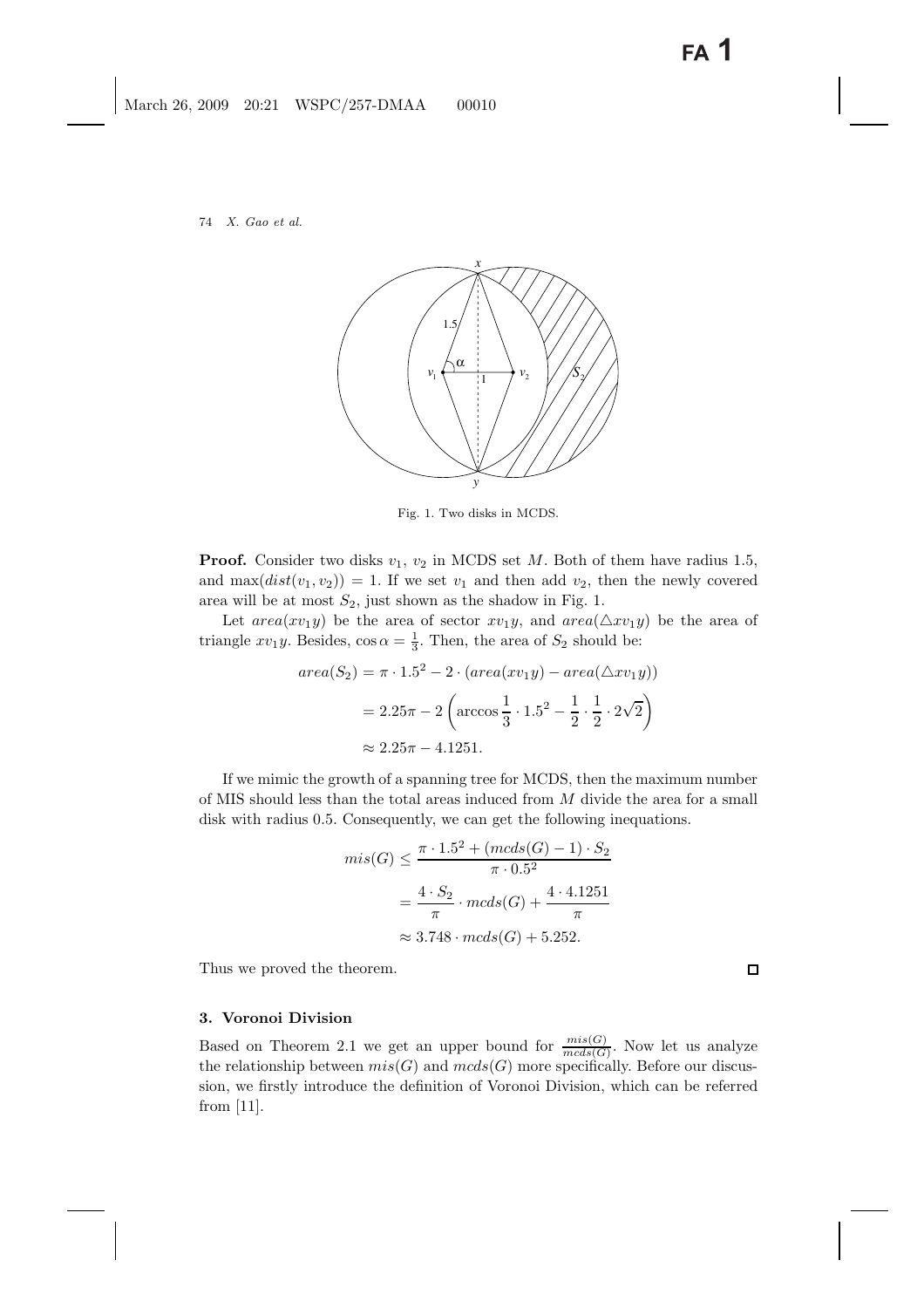

Fig. 2. Example for Voronoi diagram.

**Definition 3.1.** Let S be a set of n sites in Euclidean space. For each site  $p_i$  of S, the Voronoi cell  $V(p_i)$  of  $p_i$  is the set of points that are closer to  $p_i$  than to other sites of  $S$ , say,

$$
V(p_i) = \bigcap_{1 \le j \le n, \ j \ne i} \{p : |p - p_i| \le |p - p_j|\}.
$$

The Voronoi diagram  $V(S)$  is the space partition induced by Voronoi cells.

Similarly, for graph G', let S be the set of selected MIS, then for each disk  $w_i \in S$ , we can find the corresponding Voronoi cell (the outer boundary is the boundary for MCDS). Figure 2 gives an example with  $mcds(G') = 2$  and  $mis(G') = 7$ . It is easy to know that each non-boundary Voronoi cell is a convex polygon, and the area is greater than a disk with radius 0.5. Next let us analyze the area for each kind of polygons under densest situations. For these boundary Voronoi cells, we also consider them as a special kind of polygons with one arc edge.

### **3.1.** *Triangle*

Assume that we have a Voronoi cell  $C_i$  as a triangle including disk  $w_i$ . Then the area of  $C_i$  is smaller if  $w_i$  is its inscribed circle. Besides, among those triangles, the area of equilateral triangle is the smallest. The following lemma gives proof for this conclusion.

**Lemma 3.2.** *The equilateral triangle has the smallest area among other triangles with* w<sup>i</sup> *as its inscribed circle.*

**Proof.** Let a, b, c be the lengths of three edges for triangle  $C_i$ ,  $w_i$  be its inscribed circle, and  $r = 0.5$  be the radius of this circle. Then based on Heron's formula, we have

$$
area(C_i) = \frac{1}{2}(a+b+c) \cdot r = s \cdot r = \sqrt{s(s-a)(s-b)(s-c)},
$$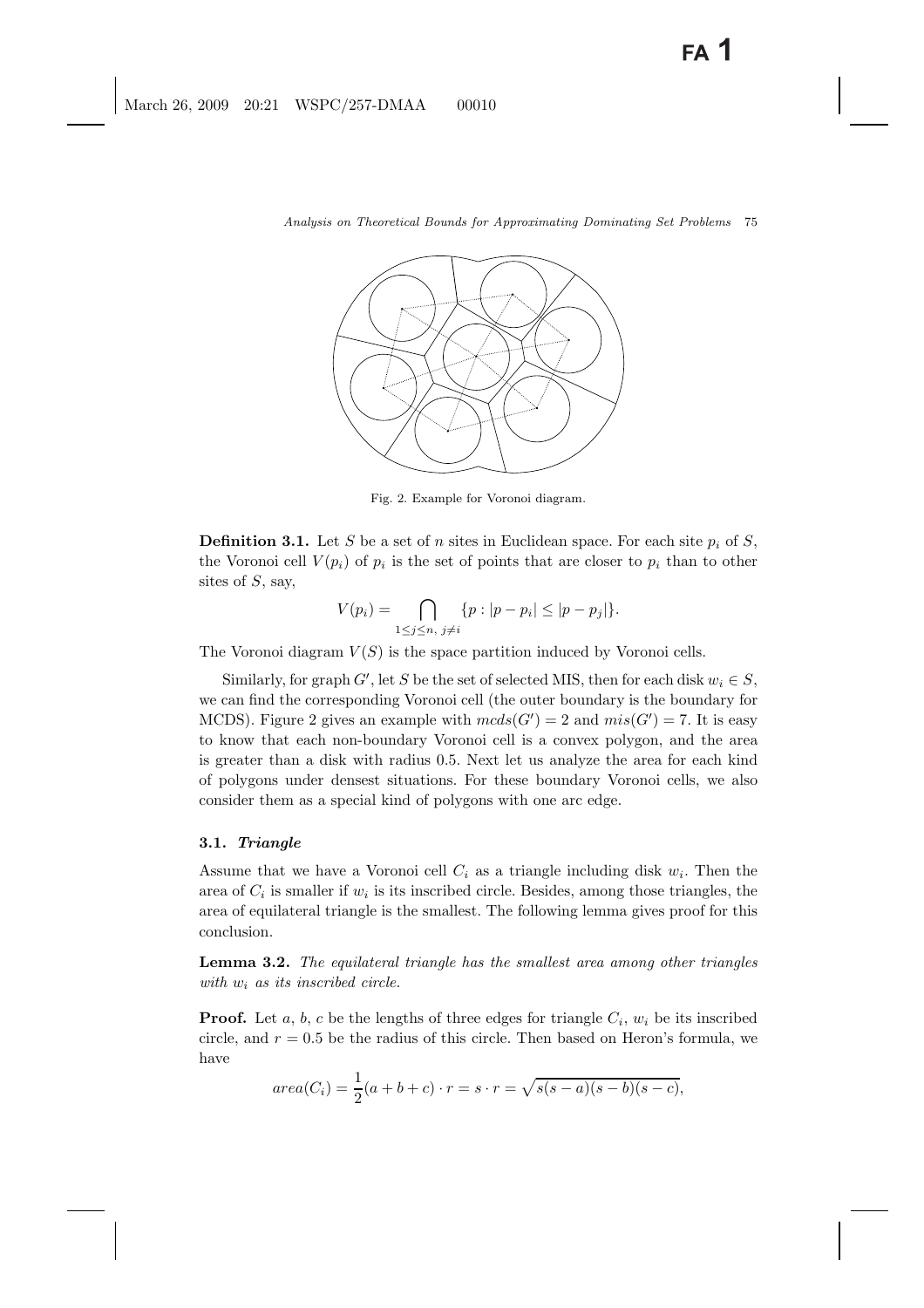where  $s = \frac{a+b+c}{2}$  is the semiperimeter. Since r is fixed, the smallest area comes when s is smallest. Therefore we have the following model.

$$
\begin{cases}\n\min s = \frac{1}{2}(a+b+c) \\
s.t. \ \sqrt{\frac{(s-a)(s-b)(s-c)}{s}} = r = \frac{1}{2}.\n\end{cases}
$$
\n(3.1)

Based on Lagrange's formula, let

$$
F(a, b, c) = (a + b + c) - \lambda \left( \sqrt{\frac{(b + c - a)(a + c - b)(a + b - c)}{a + b + c}} - 1 \right),
$$

then (3.1) can be changed into min  $F(a, b, c)$ , and the extreme value comes out when the following partial derivative holds:

$$
\begin{cases}\n\frac{\partial F}{\partial a} = 0 \\
\frac{\partial F}{\partial b} = 0 \\
\frac{\partial F}{\partial c} = 0 \\
\frac{\partial F}{\partial a} = 0.\n\end{cases}
$$
\n(3.2)

Then we get that when  $a = b = c = f(\lambda, s)$ , (3.2) holds. Therefore the equilateral triangle has the smallest area. Let  $P_3$  denote such kind of triangle, just shown in Fig.  $3(a)$ .  $\Box$ 

Similarly, if  $C_i$  is a boundary cell, then the one with smallest area should be an equilateral triangle with one side cut by an arc from disks in MCDS at one of its tangency point. An example can be seen from Fig.  $3(b)$ . Let  $E_3$  denote such pseudo triangle. It is easy to know that  $area(P_3)=6 \cdot \frac{1}{2} \cdot \frac{1}{2} \cdot \frac{\sqrt{3}}{2} \approx 1.299$ . To compute the area of  $E_3$ , we will use integral. According to Fig. 4,  $area(E_3) = area(P_3) - 2 \cdot S_3$ , where  $S_3$  is the shadow formed by the boundary arc and two edges of  $P_3$ . Therefore,



Fig. 3. Example for triangle cells.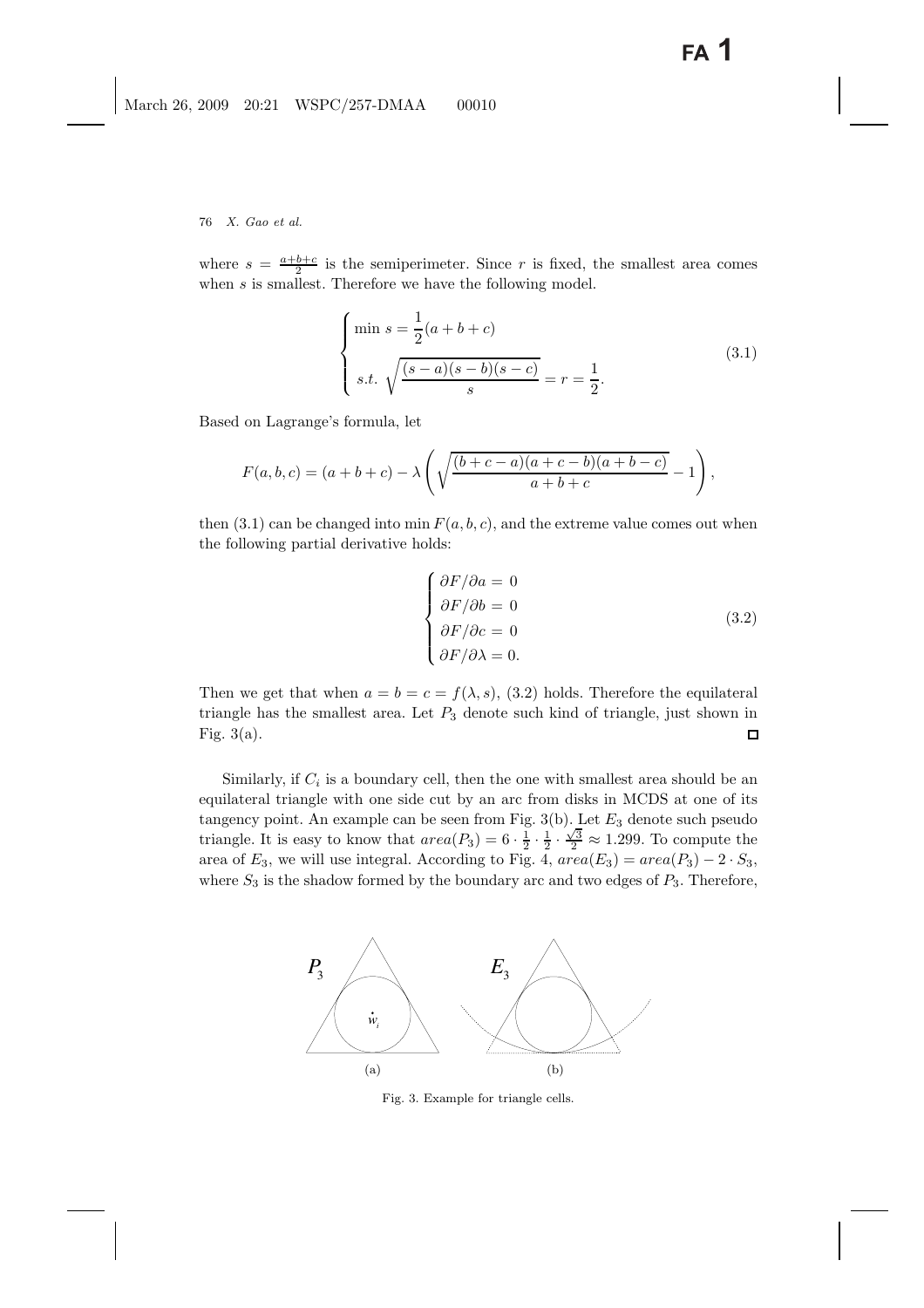

Fig. 4. Compute area for *E*3.

we have that

$$
S_3 = f(y) - g(y)
$$
  
=  $\int_0^a \left\{ \left( \frac{y}{\tan \frac{2\pi}{3}} + \frac{1}{2} \tan \frac{\pi}{3} \right) - \sqrt{\frac{9}{4} + \left( y - \frac{3}{2} \right)^2} \right\} dy$   
 $\approx 0.0605,$ 

where  $f(y)$  is the function for intersecting edge of triangle and  $g(y)$  is the function for the arc of ICMS. As a consequence,  $area(E_3)=1.1781$ .

# **3.2.** *Quadrangle, pentagon and hexagon*

If a non-boundary Voronoi cell  $C_i$  has four edges, then using similar conclusion, we can get that a square with  $w_i$  as its inscribed circle has the smallest area. Let  $P_4$  be such kind of polygon, just shown as Fig.  $5(a)$ . If  $C<sub>i</sub>$  is a boundary Voronoi cell, then under two conditions  $C_i$  will have the minimum area. The first condition is when boundary arc cuts off one angle of  $P_3$ , just shown as Fig. 5(b), we name it as  $A_4$ ; and the second condition is when boundary arc cuts off one edge of  $P_4$ , shown as



Fig. 5. Example for quadrangle cells.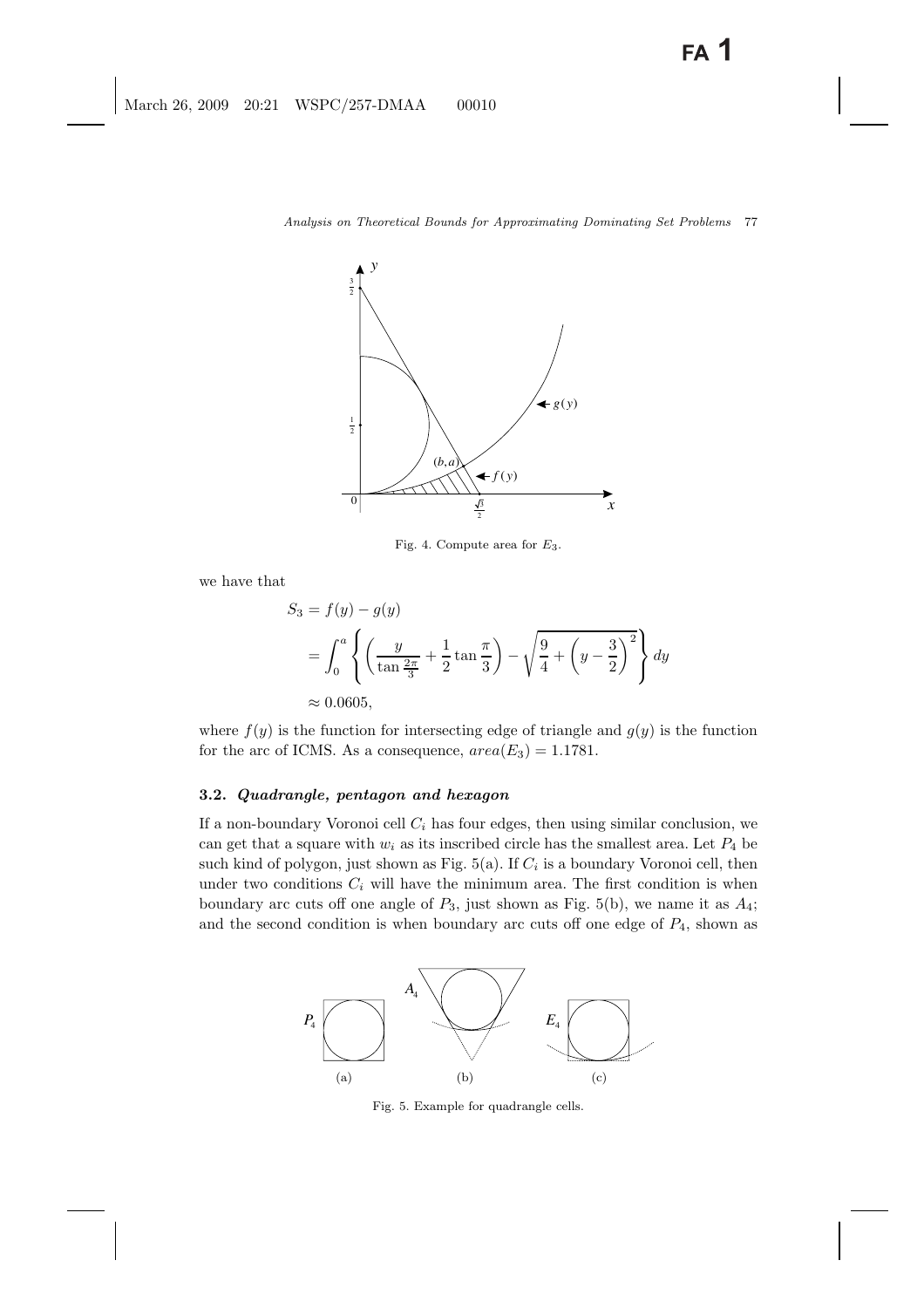Fig.  $5(c)$ , we name it as  $E_4$ . Using similar approach as triangles, we can calculate the area for these quadrangles, and give the result that

 $area(P_4)=1, \quad area(A_4) \ge 1.1357, \quad area(E_4)=0.9717.$ 

Repeat the above step for  $C_i$  as Pentagon and Hexagon, we can have the following conclusion:

$$
area(P_5) = 0.9082, \quad area(A_5) \ge 0.9499, \quad area(E_5) = 0.8968,
$$
  

$$
area(P_6) = 0.8661, \quad area(A_6) \ge 0.8855, \quad area(E_6) = 0.8546.
$$

Figure 6 shows examples for pentagons and hexagons. After our calculation, we can get the conclusion that  $area(A_i) \geq area(E_i)$  for  $i \geq 3$ . Therefore, in the next section, we will use  $E_i$  as the smallest boundary Voronoi Cell as i pseudo polygon.

# **3.3.** *Heptagon and others*

For a non-boundary Voronoi cell  $C_i$ , if  $C_i$  is a heptagon or *n*-polygon,  $n \geq 7$ , we will have the following lemma.

**Lemma 3.3.** The area of non-boundary n-polygon  $C_i$   $(n \geq 7)$  is greater then area(P6)*.*

**Proof.** Firstly, it is easy to know that  $C_i$  with 6 adjacent neighbors is the densest situation if any two small disks does not intersect each other, just shown in Fig. 7(a). Next, if  $C_i$  has 7 or more neighbors, then there must exist at least one disk  $w_i$  which does not touch  $w_i$  ( $w_i$  is the inner disk for  $C_i$ ). Hence, the edge for  $C_i$  created by  $w_i$  and  $w_j$  is not the tangent line for  $w_i$ . As a consequence, the area covered by  $C_i$ is greater than  $area(P_6)$ . An example of  $P_7$  can be shown in Fig. 7(b). If  $n > 7$ , then the area of  $C_i$  will be bigger. Therefore, any Voronoi cell whose edges are more than 6 will have bigger area then  $P_6$ .  $\Box$ 

However, for boundary Voronoi heptagon  $C_i$ , when boundary arc cuts off one angle of  $P_6$ , the area will become minimum. Such pseudo heptagon is  $A_7$  (see Fig. 8).



Fig. 6. Examples for pentagon and hexagon cells.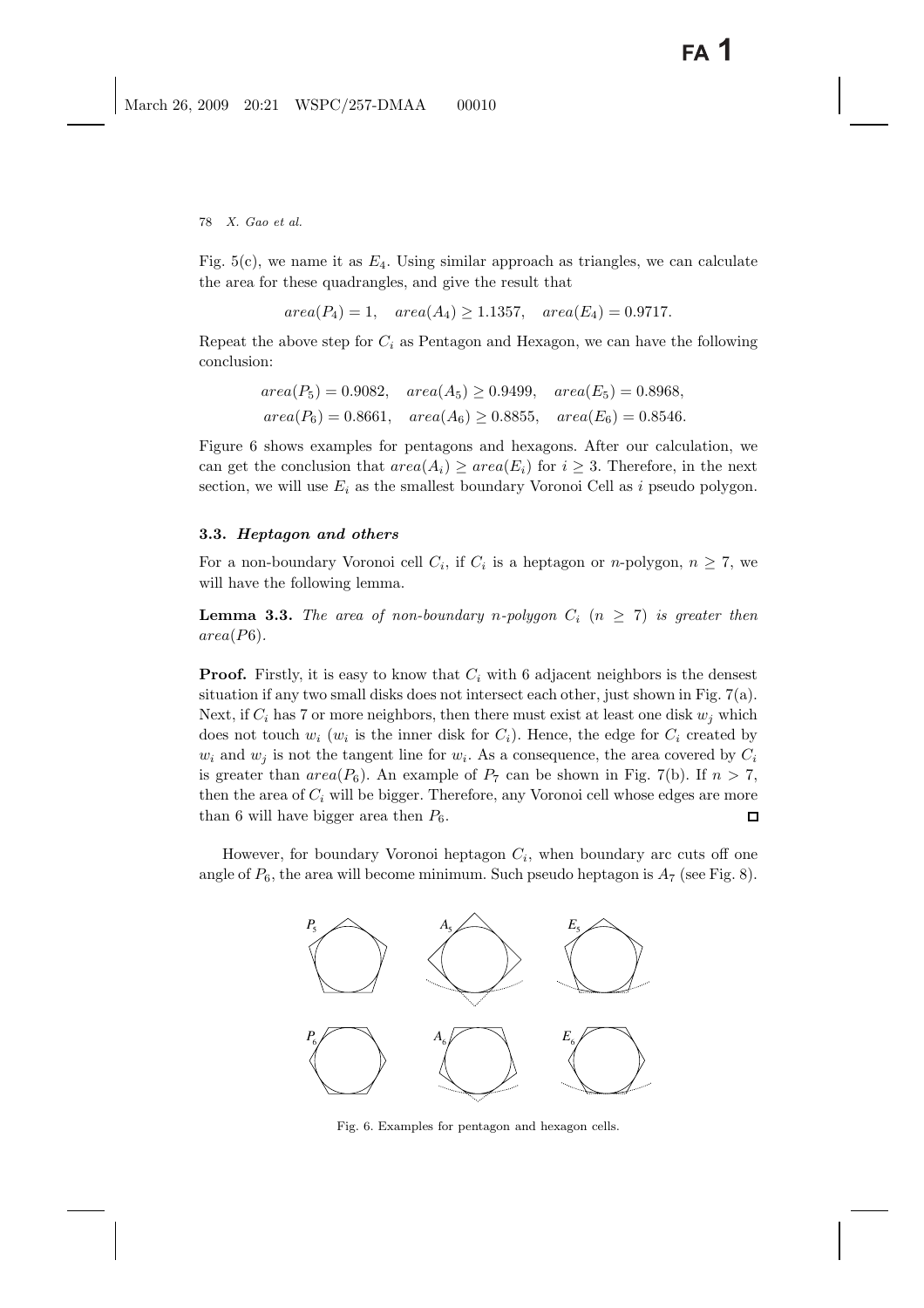

Fig. 7. Compare *P*<sup>6</sup> and *P*7.



Fig. 8. Example for heptagon cells.

After calculation, we have that  $area(A_7) = 0.8525$ . Similar as Lemma 3.3, the boundary *n*-polygon  $C_i$  will have bigger area than  $area(A_7)$  if  $n > 7$ .

### **3.4.** *Updated upper bound*

As mentioned above,  $A_7$  is the smallest type of Voronoi cells. Then we can have a better bound for  $\frac{mis(G)}{mcds(G)}$ .

**Theorem 3.4.**  $mis(G) \leq 3.453 \cdot mcds(G) + 4.839$ .

**Proof.** Similarly as proof for Lemma 3.2, we have

$$
mis(G) \le \frac{\pi \cdot 1.5^2 + (mcds(G) - 1) \cdot S_2}{area(A_7)}
$$

$$
= \frac{S_2}{0.8525} \cdot mcds(G) + \frac{4.1251}{0.8525}
$$

$$
\approx 3.453 \cdot mcds(G) + 4.839,
$$

which is almost the same as [4].

 $\Box$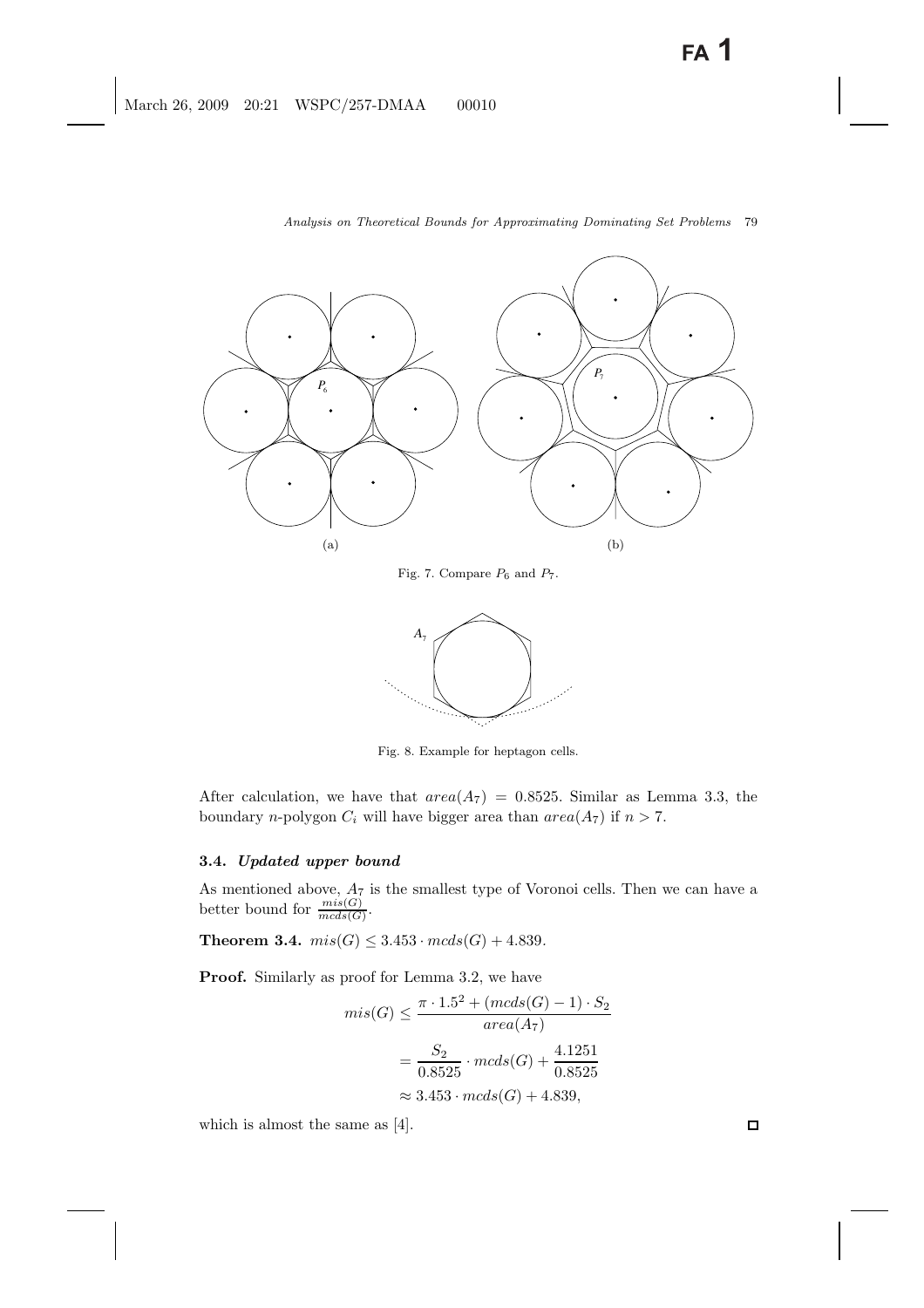# **4. Computing New Upper Bound**

In this section, we will compute a better upper bound for  $\frac{mis(G)}{mcds(G)}$  using Voronoi division and Euler's formula. Firstly, we give some notations. Let  $s_i$  be the minimum area of the non-boundary cell(*i*-polygon cell) and  $s'_{i}$  that of the boundary cell. From Sec. 3, we have that

$$
s_3 \ge s_4 \ge s_5 \ge s_6 \le s_7 \le s_8 \dots
$$
 and  $s'_3 \ge s'_4 \ge s'_5 \ge s'_6 \ge s'_7 \le s'_8 \le s'_9 \dots$ 

For convenience, we set  $s_i = s_6$  when  $i \ge 7$  and  $s'_i = s'_7$  when  $i \ge 8$ . Hence, we get the following equations.

$$
s_3 = 1.299
$$
,  $s_4 = 1$ ,  $s_5 = 0.9082$ ,  $s_6 = s_7 = \cdots = 0.8661$ . (4.1)

$$
s'_3 = 1.1781
$$
,  $s'_4 = 0.9717$ ,  $s'_5 = 0,8968$ ,  $s'_6 = 0.8546$ ,  
 $s'_7 = s'_8 = \dots = 0.8525$ . (4.2)

### **4.1.** *3-regularization*

To simplify our calculation, in the subsection we will modify the Voronoi division such that any vertex of  $v$  in Voronoi division has degree exactly 3. For every vertex v, it is easy to see that  $d(v) \geq 3$ . For any vertex v whose  $d(v) = d > 3$ , let  $u_0, u_1, \ldots, u_{d-1}$  be its neighbors in clockwise ordering. Replace this vertex with  $d-2$  new vertices  $v_1,\ldots,v_{d-2}$  such that the distance between any  $v_i$  and  $v_j$  is not more than  $\varepsilon$ . Then, connect every  $u_i$  and  $v_i$  and add two edges  $u_0v_1$  and  $u_{d-1}v_{d-2}$ . Figure 9 gives an illustration when  $d(v) = 5$ .

After the regularization, we can see that every vertex in Voronoi division has degree of exactly 3. Furthermore, if we choose  $\varepsilon$  sufficiently small, the area of every Voronoi cell will almost remain the same and the number of edges of new Voronoi cell is no less than that of original Voronoi cell. Hence, Eqs. (4.1) and (4.2) are also held.

### **4.2.** *Euler's formula*

Let  $\partial f_{out}$  be the outer boundary of the area constructed by the MCDS. It is trivial that the inside part of  $\partial f_{out}$  together with  $\partial f_{out}$  form graph G'. Note that there



Fig. 9. Regularization when  $d(v) = 5$ .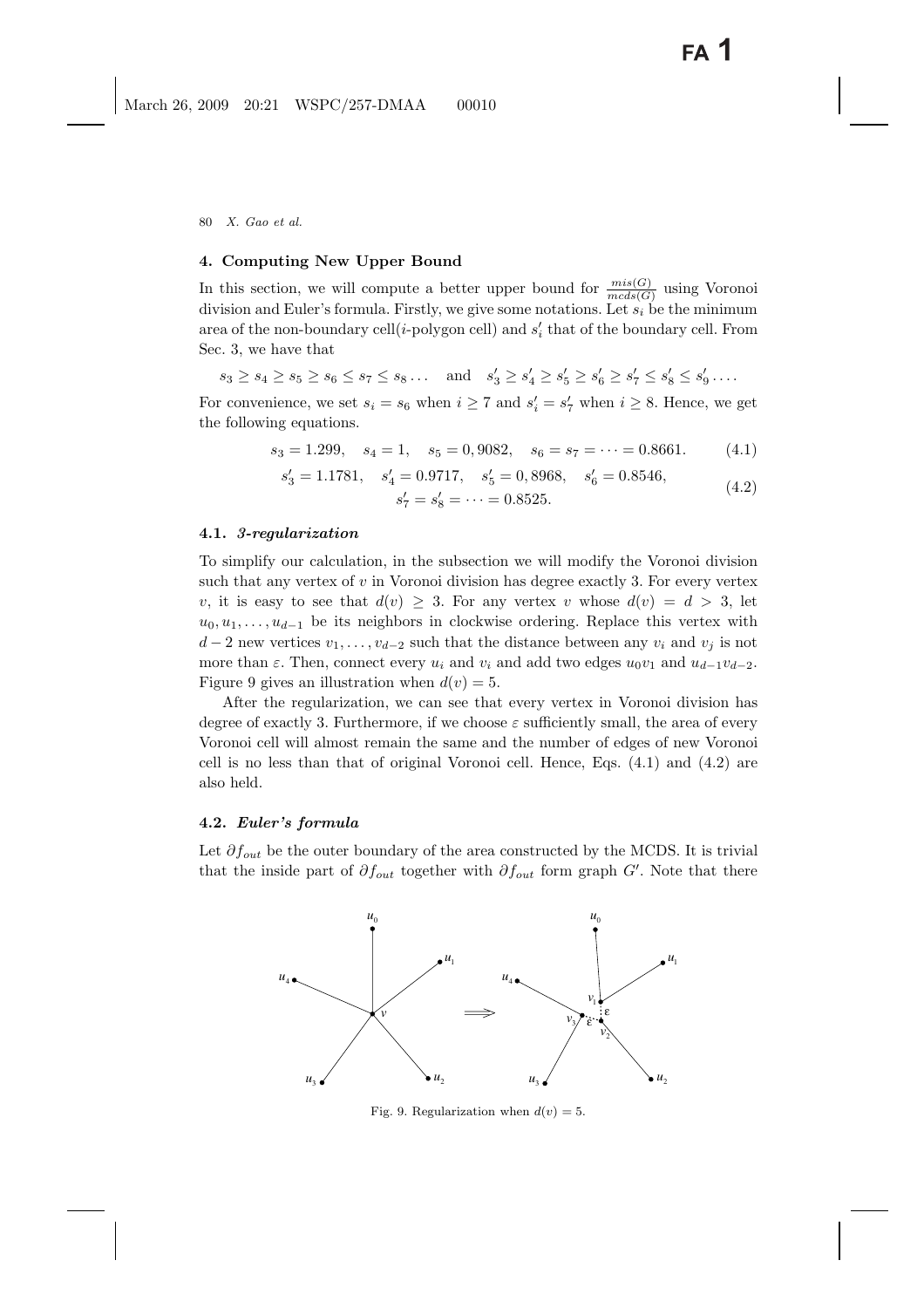may exist some holes in  $G'$ , where each hole means a connected area inside the  $\partial f_{out}$ , but not within the area constructed by the MCDS. In this subsection, we firstly suppose there are no holes in  $G'$ , which means that the wireless transmission range will cover the plane we discuss. Let  $f_i$  and  $f'_i$  be the number of non-boundary and boundary Voronoi cells with exactly i edges, respectively. Then using Euler's formula, we have  $\sum_i(f_i + f'_i) + 1 - m + n = 2$ . Since G' is a cubic graph,  $2m = 3n$ . Hence,

$$
\sum_{i} (f_i + f'_i) + 1 - \frac{1}{2}n = 2.
$$
\n(4.3)

Let  $|\partial f_{out}|$  be the number of edges in the outer face. Since every edge is exactly in two faces,

$$
\sum_{i} (i(f_i + f'_i)) + |\partial f_{out}| = 2m = 3n.
$$
 (4.4)

For any boundary Voronoi cell, it must have at least one edge belonging to the outer face. Hence,

$$
\sum_{i} f'_{i} \le |\partial f_{out}|. \tag{4.5}
$$

Combining  $(4.4)$  and  $(4.5)$ , we have

$$
\sum_{i} if_i + \sum_{i} (i+1)f'_i - 3n \le 0.
$$
\n(4.6)

Then we combine Euler's formula and  $(4.6)$  together. Let  $-1 \times (4.6) + 6 \times (4.3)$ , we have

$$
3f_3 + 2f'_3 + 2f_4 + f'_4 + f_5 - f'_6 - f_7 - 2f'_7 - \dots \ge 6. \tag{4.7}
$$

Since all Voronoi cells are contained in the area constructed by the MCDS, consider this area and combining  $(4.1)$  and  $(4.2)$ , we have

$$
\sum_{i} (s_i f_i + s'_i f'_i) = 1.299 f_3 + 1.178 f'_3 + f_4 + 0,972 f'_4 + 0.9082 f_5 + 0.8968 f'_5
$$
  
+ 0.866(f<sub>6</sub> + f<sub>7</sub> + ···) + 0.8546 f'<sub>6</sub> + 0.8525(f'<sub>7</sub> + f'<sub>8</sub> + ···)  

$$
\leq 2.9435 \cdot mcds(G) + 4.1251.
$$
 (4.8)

Then,  $-0.0114 \times (4.7) + (4.8)$ , we obtain

$$
1.2648f_3 + 1.1402f'_3 + 0.9672f_4 + 0.9492f'_4 + 0.8853f_5 + 0.8968f'_5
$$
  
+ 0.866f\_6 + 0.8974f\_7 + \dots + 0.866f'\_6 + 0.8753f'\_7 + \dots  
\n
$$
\leq 2.9435 \cdot mcds(G) + 4.2205.
$$
 (4.9)

From (4.9), since  $mis(G) = \sum_i(f_i + f'_i)$ , we have

$$
0.866 \cdot mis(G) = 0.866 \sum_{i} (f_i + f'_i) \le 2.9435 \cdot mcds(G) + 4.2205.
$$

Hence,  $mis(G) \leq 3.399 \cdot mcs(G) + 4.874$ . Consequently, we have the following theorem.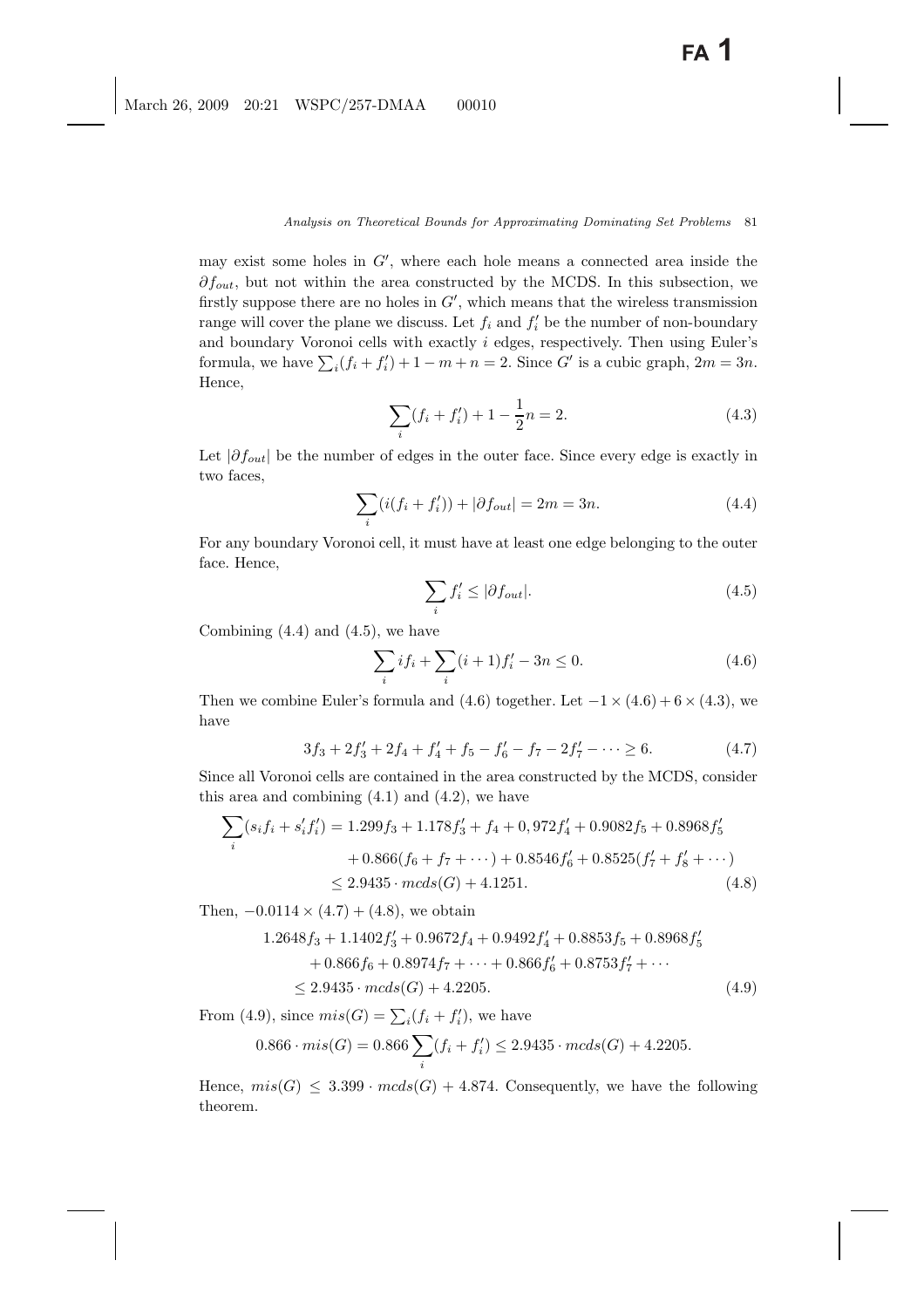**Theorem 4.1.** For any unit disk graph  $G$ , let  $mis(G)$  and  $mcds(G)$  be the num*ber of disks in any maximal independent set and minimum connected dominating set*, *respectively. If there are no holes in the area constructed by the MCDS*, *then*  $mis(G) \leq 3.399 \cdot mcds(G) + 4.874.$ 

# **4.3.** *Discussion with holes*

Actually, in the real world there may exist some place where the wireless signal cannot reach, and some holes in the area constructed by the MCDS. Therefore, in this subsection we will discuss  $G'$  with holes in the following. Let k be the number of the holes in G' and  $|\partial f_{hole}|$  be the number of edges in all holes. Equations (4.3) and (4.4) alter as

$$
\sum_{i} (f_i + f'_i) + 1 + k - \frac{1}{2}n = 2.
$$
  

$$
\sum_{i} (i(f_i + f'_i)) + |\partial f_{out}| + |\partial f_{hole}| = 2m = 3n.
$$

For any boundary Voronoi cell, it must have at least one edge belonging to the outer face or one hole. Hence,

$$
\sum_{i} f'_{i} \leq |\partial f_{out}| + |\partial f_{hole}|.
$$

Calculate them by the same strategy as Sec. 4.2, we can obtain that

$$
1.2648f_3 + 1.1402f'_3 + 0.9672f_4 + 0.9492f'_4 + 0.8853f_5 + 0.8968f'_5
$$
  
+ 0.886f\_6 + 0.8974f\_7 + \dots + 0.866f'\_6 + 0.8753f'\_7 + \dots  
\le 2.9435 \cdot mcds(G) + 0.0684k + 4.2205. (4.10)

Then we have,

$$
mis(G) \leq 3.399 \cdot mcds(G) + 0.0790k + 4.874.
$$

It is easy to see that  $k \leq mcds(G)$ . Next we can obtain the following theorem.

**Theorem 4.2.** For any unit disk graph  $G$ , let  $mis(G)$  and  $mcds(G)$  be the number *of disks in any maximal independent set and minimum connected dominating set*, *respectively. Then*  $mis(G) \leq 3.478 \cdot mcds(G) + 4.874$ .

Besides, after analyzing the relation between disks in MCDS and based on the characteristics for CDS, we can have the following lemma.

**Lemma 4.3.** *For any unit disk graph* G, *let MCDS be a minimum connected dominating set. To form a hole*, *there need at least 6 connect vertices in MCDS. Figure* 10 *is an example for a hole.*

**Proof.** Let h be a point in a hole and  $m_1, \ldots, m_t$  be the vertices in MCDS which can form the hole including  $h$  and can induce a connect graph. By the definition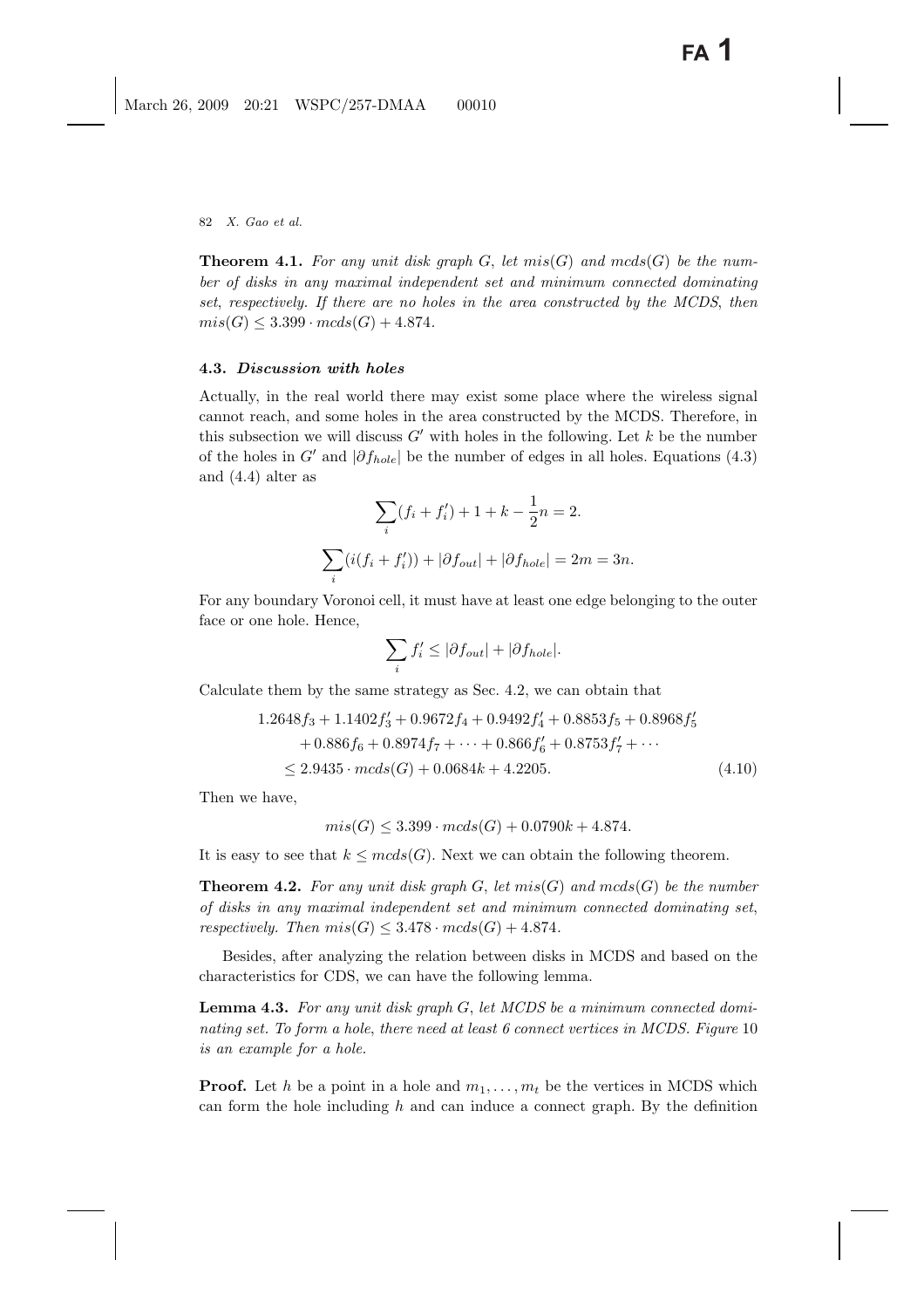

Fig. 10. Example for a hole.

of a hole,  $h$  can not be covered by any disk from MCDS with radius 1.5. Hence, choosing h as the center and draw a disk D with radius 1.5, any vertex  $m_i$  will lie outside this disk  $D$ . It is easy to see that if we form a hole with minimum number of vertices, the graph induced by  $m_1, \ldots, m_t$  is a path and  $m_i$  is sufficiently close to disk D. Let  $hm_i$  intersect disk D at  $h_i$ . Then the radians of the central angle  $\angle h_i h_{i+1}$  should be

$$
\angle h_i h h_{i+1} \le 2 \arcsin \frac{1/2h_i h_{i+1}}{h h_i} = 2 \arcsin \frac{1}{3}.
$$

Furthermore, since  $m_1, \ldots, m_t$  form a hole, the distance between  $m_1$  and  $m_t$  is less than 3. Hence, the central angle  $\angle h_1 h h_t$  is more than  $\pi$  and  $t \ge \lceil \frac{\pi}{2 \arcsin \frac{1}{3}} \rceil + 1 = 6$ .  $\Box$ 

# **5. Conclusion**

In this paper, we presented a better upper bound to compare MIS and MCDS in a given UDG G with the help of Voronoi Division and Euler's Formula. If the area covered by MCDS has no holes, then the best upper bound for MIS and MCDS should be  $mis(G) \leq 3.399 \cdot mcds(G) + 4.874$ . If there exist some uncovered holes, then the bound will become  $mis(G) \leq 3.478 \cdot mcds(G) + 4.874$  by Euler's formula, and  $mis(G) \leq 3.453 \cdot med(s(G)) + 4.839$  by the comparison of area for MCDS and area for smallest Voronoi Cell. Actually, based on the discussion for Lemma 4.3, we guess that the relation between k and  $mcds(G)$  can be  $k \leq \frac{1}{3}mcds(G)$ , and so comes the result that  $mis(G) \leq 3.425 \cdot mcds(G) + 4.839$ . The detailed proof becomes a future work which needs thorough discussion.

#### **References**

[1] B. S. Baker, Approximation algorithms for NP-complete problems on planar graphs, *J. ACM* **41** (1994) 153–180.